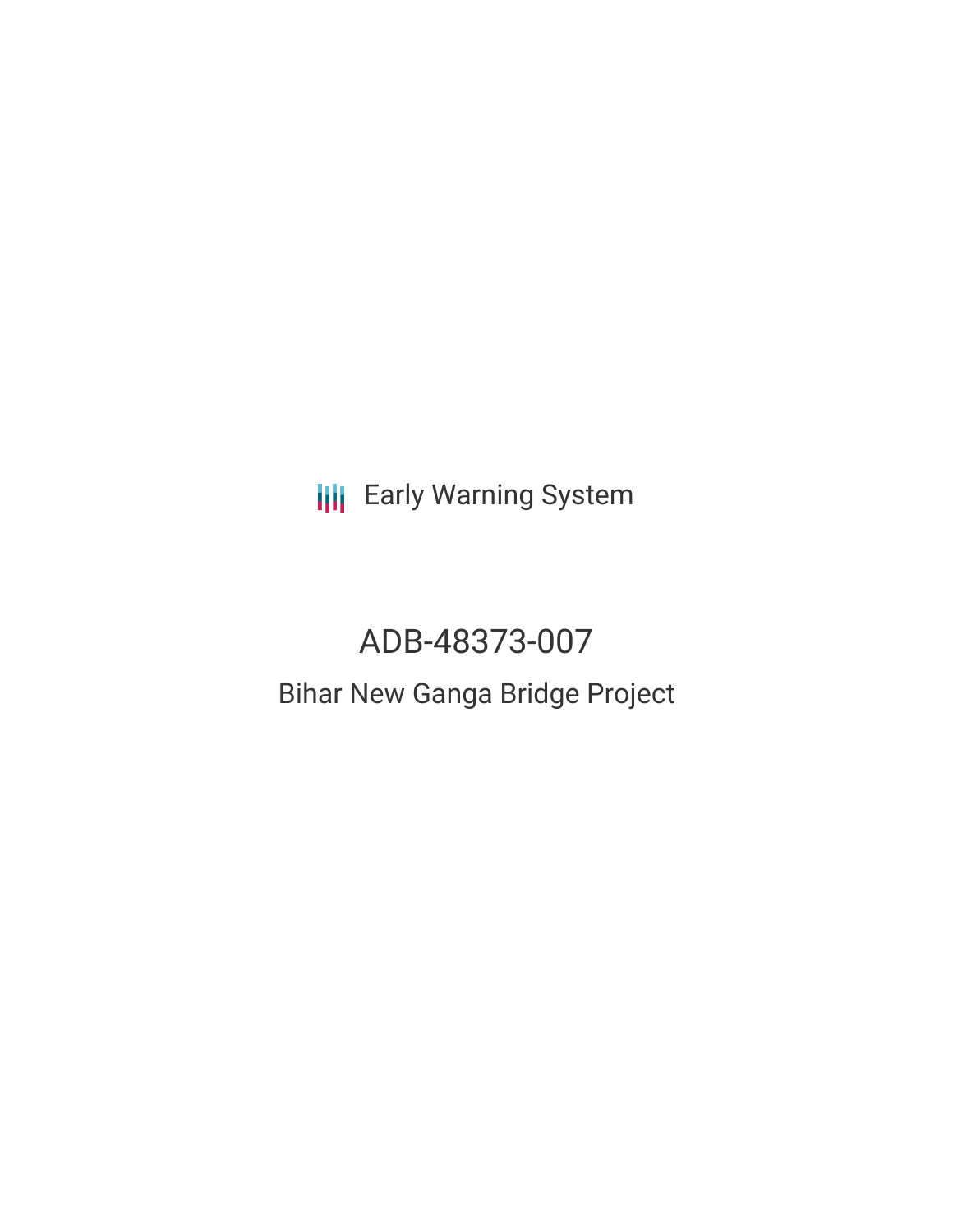

# **Quick Facts**

| <b>Countries</b>               | India                        |
|--------------------------------|------------------------------|
| <b>Financial Institutions</b>  | Asian Development Bank (ADB) |
| <b>Status</b>                  | Active                       |
| <b>Bank Risk Rating</b>        | A                            |
| <b>Voting Date</b>             | 2016-06-24                   |
| <b>Sectors</b>                 | Transport                    |
| <b>Investment Amount (USD)</b> | \$500.00 million             |
| <b>Project Cost (USD)</b>      | \$1,400.00 million           |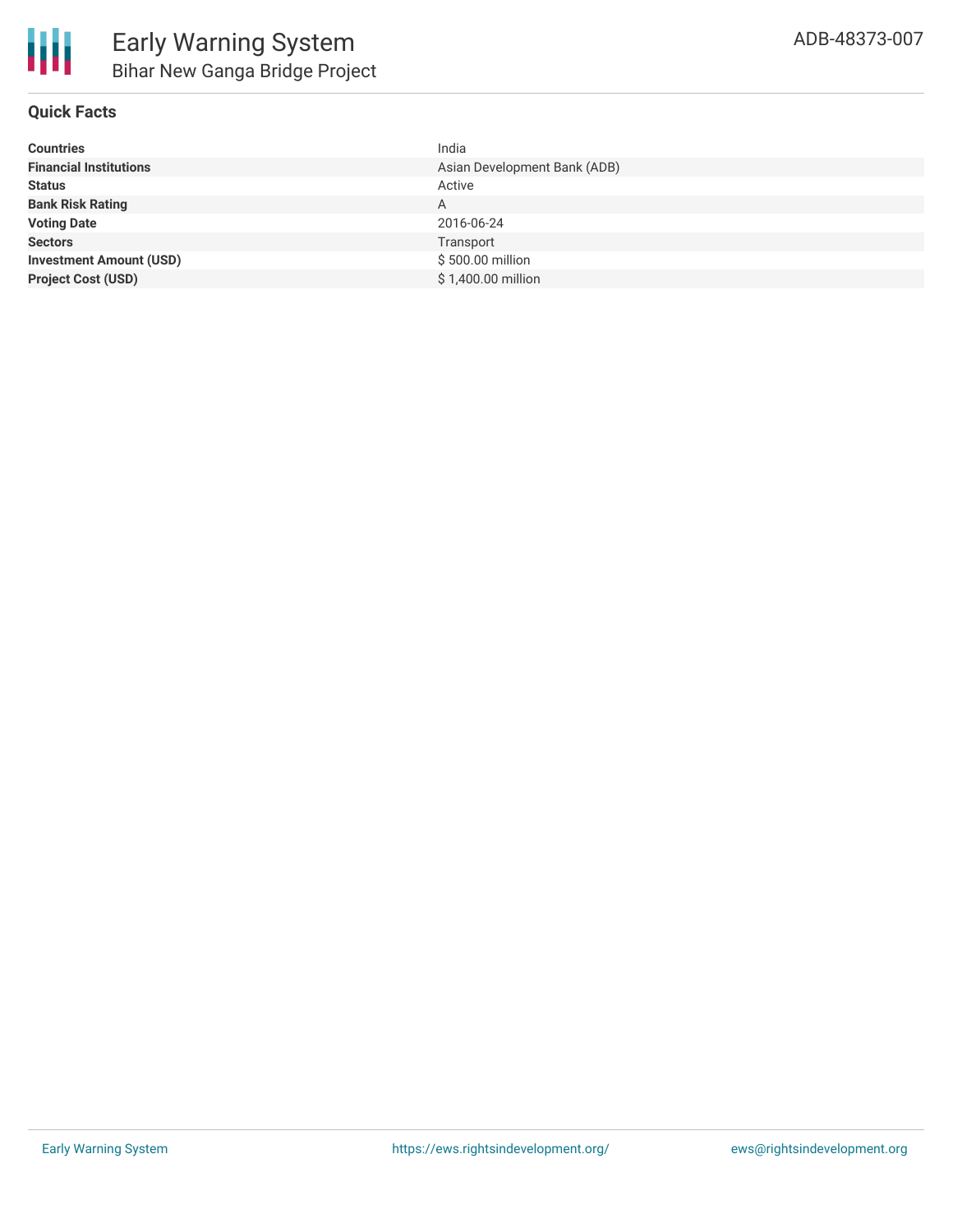

## **Project Description**

#### **DESCRIPTION**

The project will construct a new road bridge (the new Ganga Bridge) across the Ganges River and an integrated approach roadway network in the state of Bihar. It will improve transport connectivity between north and south Bihar, which is divided by the Ganges River, and better link Patna, the state capital city, and the surrounding areas. The main bridge structure of about 9.8 kilometers (km) is expected to become the longest river bridge in India. It will have a transformational impact by promoting the geographical integration of Bihar, and help balance the social economic development. In the regional context, it is strategically located near India''s neighboring country of Nepal, and will enhance the existing road corridors between the two countries. This will lead to greater physical cross-border connectivity, which is supported by the Regional Cooperation and Integration Strategy of the Asian Development Bank (ADB).

#### PROJECT RATIONALE AND LINKAGE TO COUNTRY/REGIONAL STRATEGY

The problem of low per capita income in Bihar is accentuated by the physical north- south divide. In 2012, district-wise per capita gross domestic product was on average 40% higher among districts in the south. Among the 38 districts of the state, 7 of the 10 most prosperous districts were in the south, while 7 of the 10 poorest districts were in the north. This disparity is clearly attributed to the Ganges River and its enormous scale, which makes providing connectivity between north and south Bihar a very difficult task. Currently, along the entire length of the Ganges River in Bihar (approximately 200 km), only four bridges are operational, and the combined capacity is far too limited to meet traffic demand. This not only constrains connectivity but also overall socioeconomic development.

Four new bridges are under construction at critical locations to help remove the growing constraint on connectivity. Moreover, the proposed project will construct a new Ganga Bridge, located about 10 km downstream and east of Patna. The main objective is to provide badly needed additional capacity, and improve connectivity for Patna and the surrounding areas. This includes the Raghopur Diara river island, which is situated and cut off in between two channels of the Ganges River. Its 250,000 inhabitants now have only a seasonal link (pontoon bridge) connecting it to Patna, apart from boats. The new Ganga Bridge will span the entire width of the Ganges River, including the two channels, with access ramps to the Raghopur Diara river island, and connect to nearby national highways along the north and south banks of the Ganges River. It will also serve as an alternative to the existing Ganga Bridge (also called Mahatma Gandhi Bridge), which currently is the main link between Patna and north Bihar. The old bridge is deteriorating and has insufficient capacity, which causes severe traffic congestion.

The new Ganga Bridge, together with the other bridges already under construction, will provide the required transport capacity between north and south Bihar, and significantly improve connectivity. It will substantially reduce the travel time to Patna from the surrounding regions, in particular north Bihar, which will ease access to the state''s administrative and social services, and health and higher education facilities. The inhabitants of the Raghopur Diara river island will gain year-round road access, allowing children access to higher-level schooling and women better access to pre- and postnatal health care. It will help balance the benefits of developments in agriculture, tourism, and industrial sectors, and contribute to achieving the priority goal of the Government of Bihar to connect Patna to the remotest areas in the state, so that people can reach the capital in no more than 6 hours from any place within the state.

The Government of Bihar has stepped up investments in the development of quality infrastructure. Since 2008, ADB has provided three loans totaling \$1.02 billion to upgrade 1,466 km of state highways in north and south Bihar, linking rural areas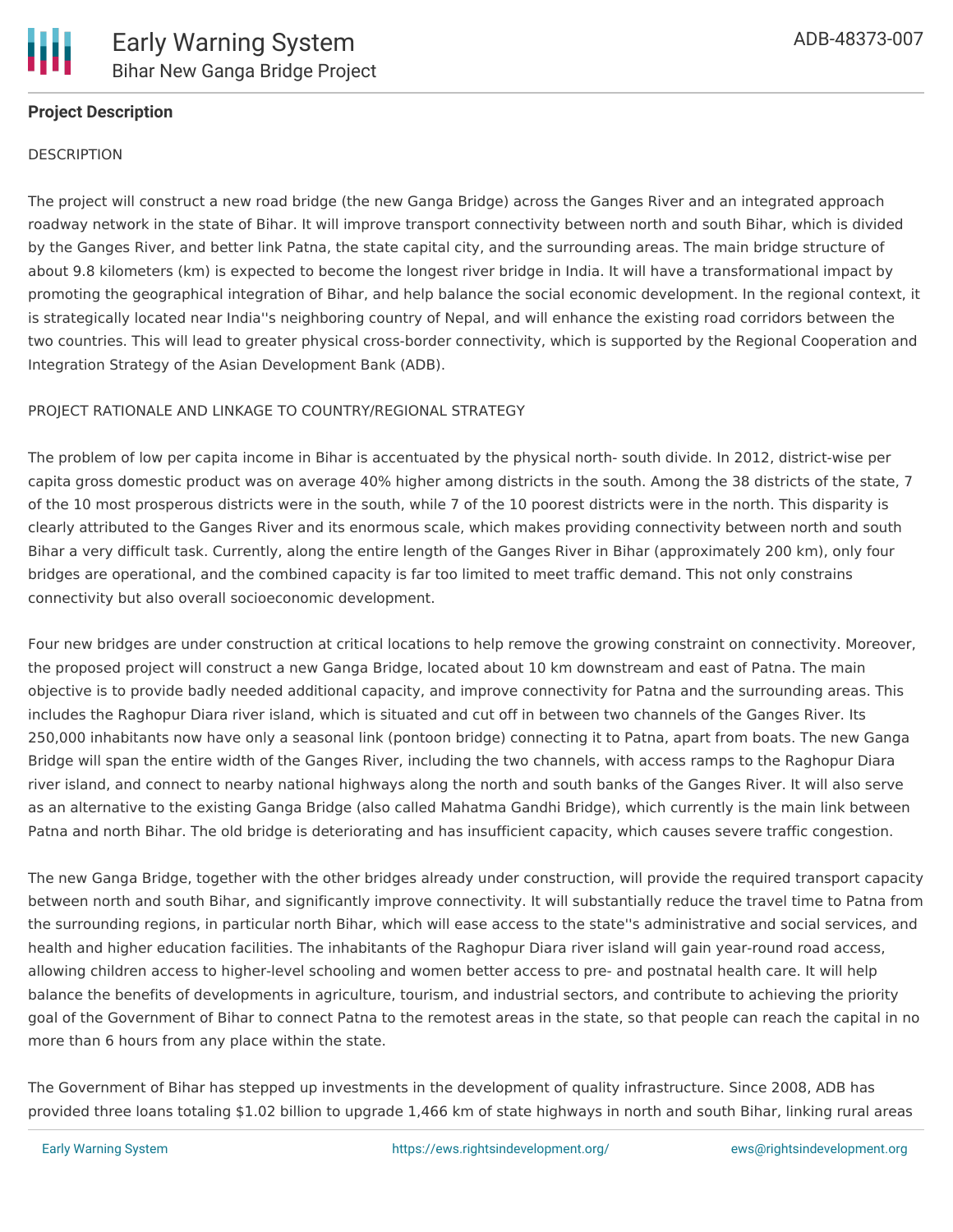

#### **Investment Description**

Asian Development Bank (ADB)

Loan 3396-IND: Bihar New Ganga Bridge Project Ordinary capital resources US\$ 500.00 million

TA 9125-IND: Strengthening Bridge Operation and Management Project Technical Assistance Special Fund US\$ 900,000.00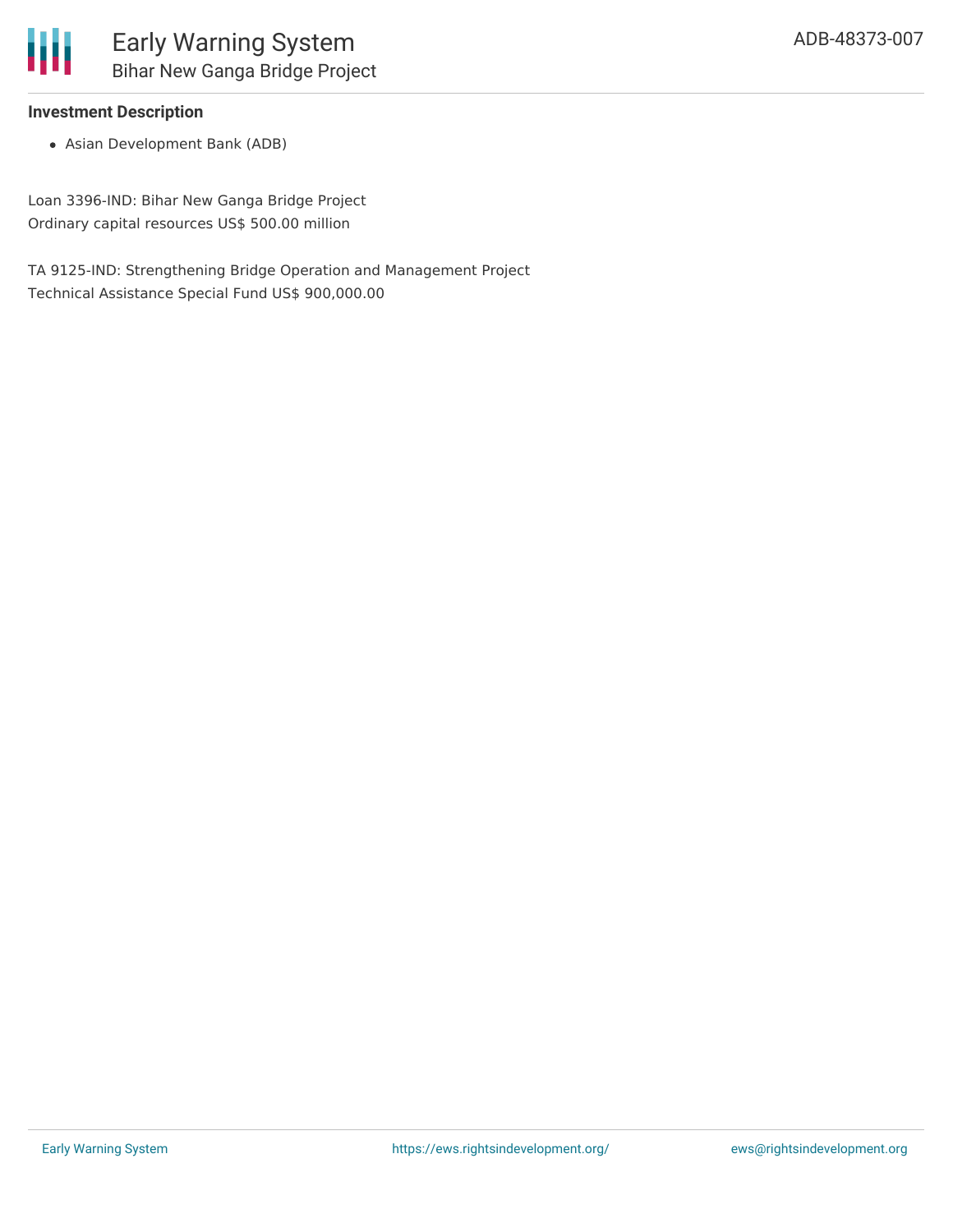### **Contact Information**

ACCOUNTABILITY MECHANISM OF ADB

The Accountability Mechanism is an independent complaint mechanism and fact-finding body for people who believe they are likely to be, or have been, adversely affected by an Asian Development Bank-financed project. If you submit a complaint to the Accountability Mechanism, they may investigate to assess whether the Asian Development Bank is following its own policies and procedures for preventing harm to people or the environment. You can learn more about the Accountability Mechanism and how to file a complaint at: http://www.adb.org/site/accountability-mechanism/main

#### **CONTACTS**

Responsible ADB Officer Yeo, Kai Wei Responsible ADB Department South Asia Department Responsible ADB Division Transport and Communications Division, SARD Executing Agencies Bihar State Road Development Corporation Ltd. RCD Mechanical Workshop Campus (Near Patna Airport), Sheikhpura Patna-800014, Bihar, India